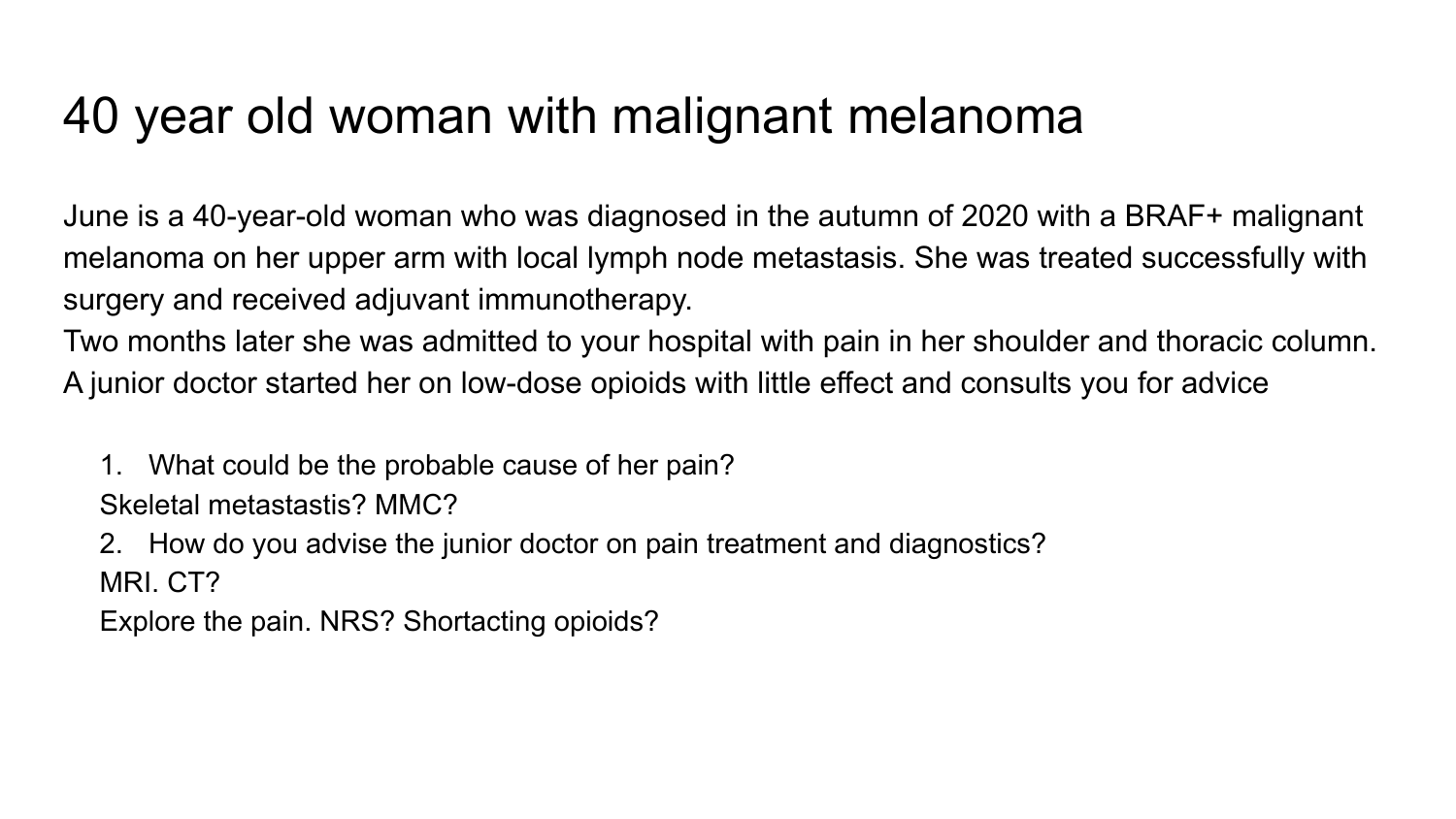The next day there is a CT scan of the patient's thorax and upper humerus and it shows bone metastases in Th2 and Th3

The patient who has started long-acting morphine tablets has also received fast-acting morphine 10 times in the last 24 hours. She has pinpoint pupils and seems a bit agitated. The junior doctor has contacted the oncologist who is busy in the outpatient clinic and not able to see the patient until late in the afternoon

- 3. How do you advise the junior doctor today on:
	- a. -pain treatment

Steroids? Gabapentin? Anxiolytica? NSAID?

b. -clinical examination and diagnostic work-up Neurological status distally. MRI. Biopsy?

4. If examination makes you suspect a malignant medullary compression, what would you do? Steroids. Irradiation. Contact orthopaedics.

5. Are you sure the patient's metastases are from malignant melanoma? No.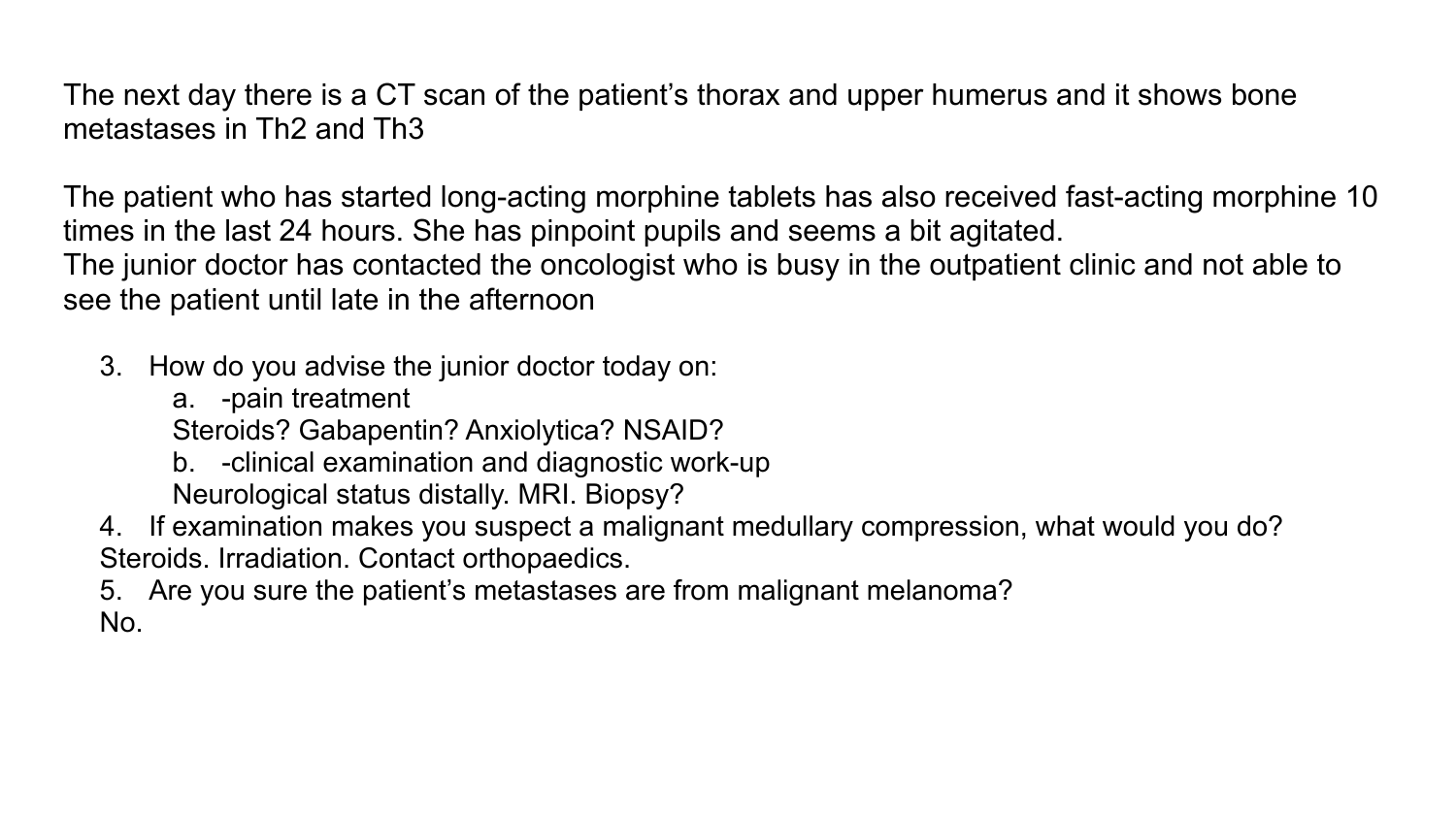In the next couple of days, the patient has had an MRI of the column and further CT scans of the abdomen and pelvis. This shows that the patient also has metastases in the liver and in a lumbar vertebra in addition to what you already knew. A liver lesion has been biopsied. The patient does not have a medullary compression, but you do not have pain control with an opioid infusion and pregabalin.

6. The junior doctor suggests starting the patient on steroids and referring to radiotherapy. Do you support that decision? Would steroids provide pain relief?

BRAF-therapy in combination. Radiotherapy. NSAID, Methadone.

Steroids could help, but we prefer immunetherapy with this 40 year old woman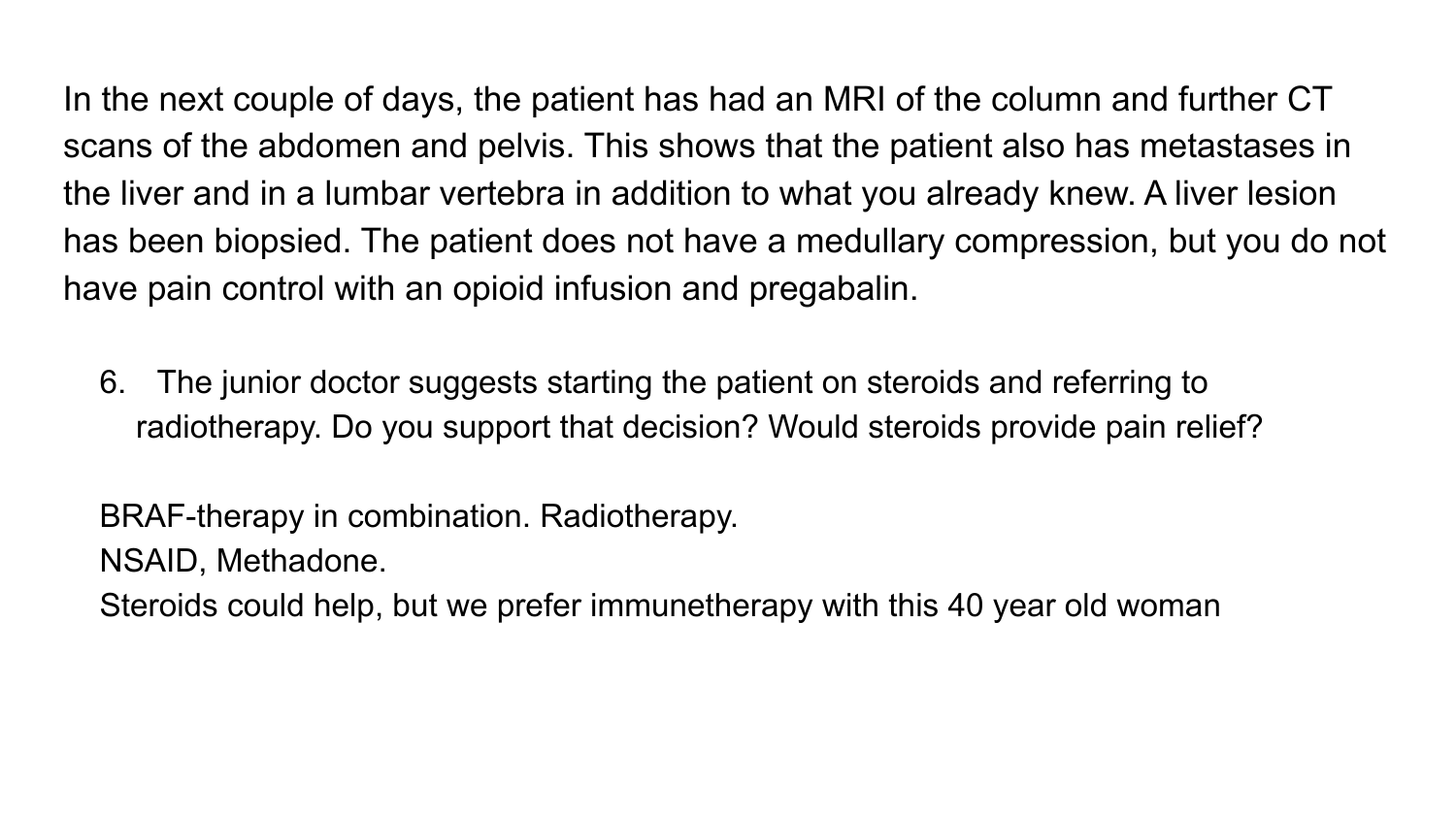The oncologist wants to start double immunotherapy (ipilimumab-nivolumab) and stresses "no steroids"

7. Why?

It suppresses the effect of immunetherapy

The patient is treated with immunotherapy and also receives radiotherapy towards the thoracic column and the pain medication is tapered successfully over the next weeks. Then the patient is admitted again to hospital this time to the palliative ward. She has some upper abdominal pain, and she is agitated, restless and you suspect a delirium.

8. What could be the cause of the patients' symptoms? Suggest diagnostic work-up Pancreatatis? Perforation? Hepatitis? Brain methastasis? Ulcer? MRI brain, CT thx/abd. Blood samples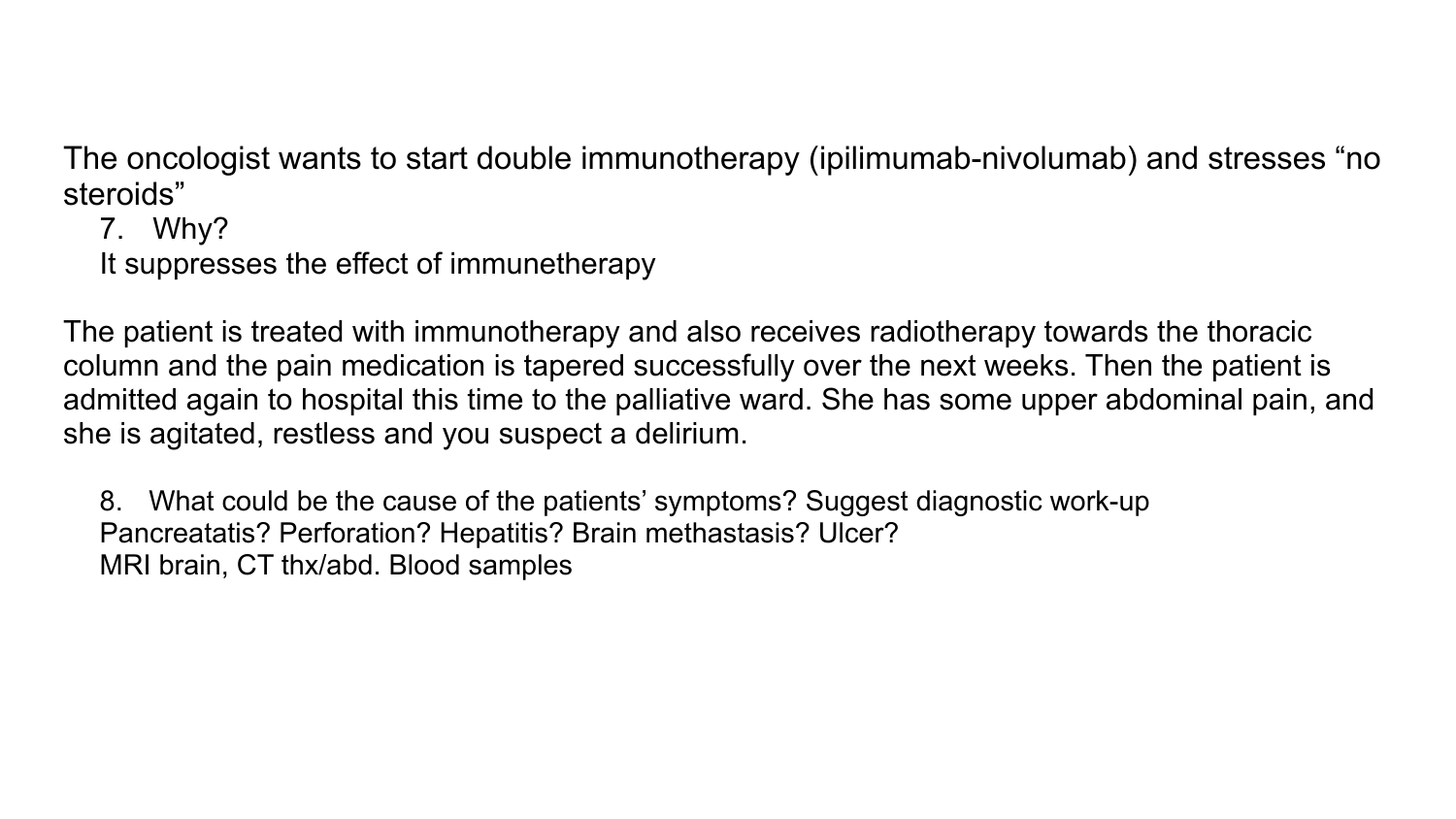Bloodwork shows liver enzymes and bilirubin 5 times normal, otherwise an almost normal hemogram, electrolytes, and kidney function

A new CT scan shows disease progression – but only some progression in the liver. Cerebral MRI seems normal.

You are waiting for her oncologist to come visit your ward.

9. Is there any other blood work you would consider at this point? INR. Hepatitistests.

10. What do you suspect and how would you treat the patient? Immunerealted hepatitis. Steroids, 2mg/kg Prednisolon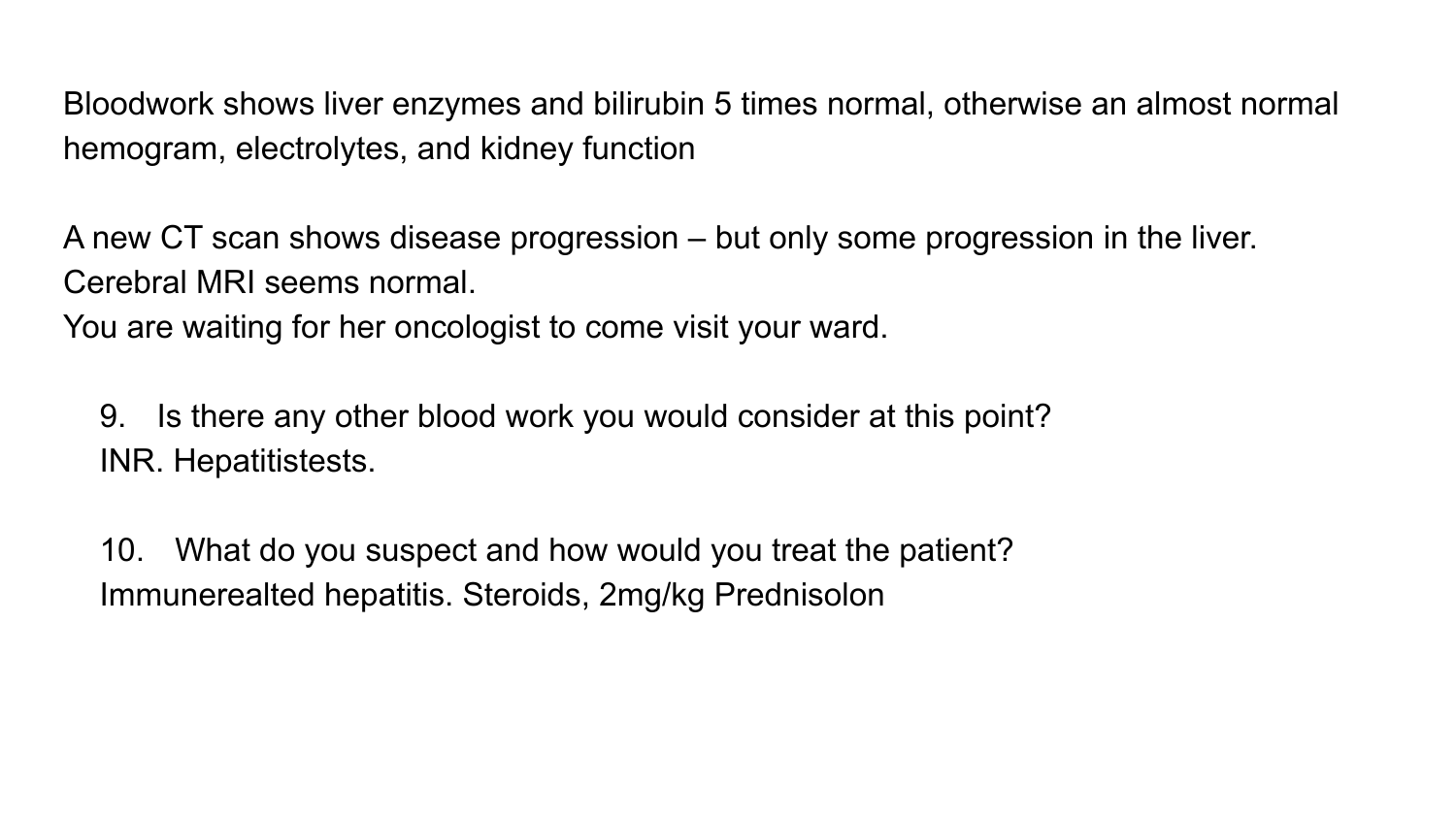A month or so later the patient has increasing pain in her thoracic column, liver enzymes are approaching normal, but the patient has a lot of anxiety. She is sometimes agitated, has trouble sleeping. She constantly wants to get up and out of bed and is afraid to sleep. She begs the nurses and doctors to provide her with some hope of a longer life or a cure. She has small kids and repeatedly says she finds it impossible to comprehend her situation with a terminal disease.

The oncologist agrees to start treatment with a BRAF inhibitor. Her ECOG (or WHO performance status) is assessed to be 2-3

- 11. What does ECOG/WHO PS mean?
- 12. How can an ECOG status help the oncologist choose a treatment plan?
- 13. What does ECOG or WHO say about life expectancy?
- 14. You have learned that ECOG 2+ probably is a contraindication for palliative chemotherapy. Does it apply to immunotherapy, BRAF inhibitors, and other targeted treatments? Not necessarily.

The patient starts with BRAF and MEK inhibitor, but after a few weeks, she is in an agitated irreversible delirium and dies with palliative sedation in the palliative ward.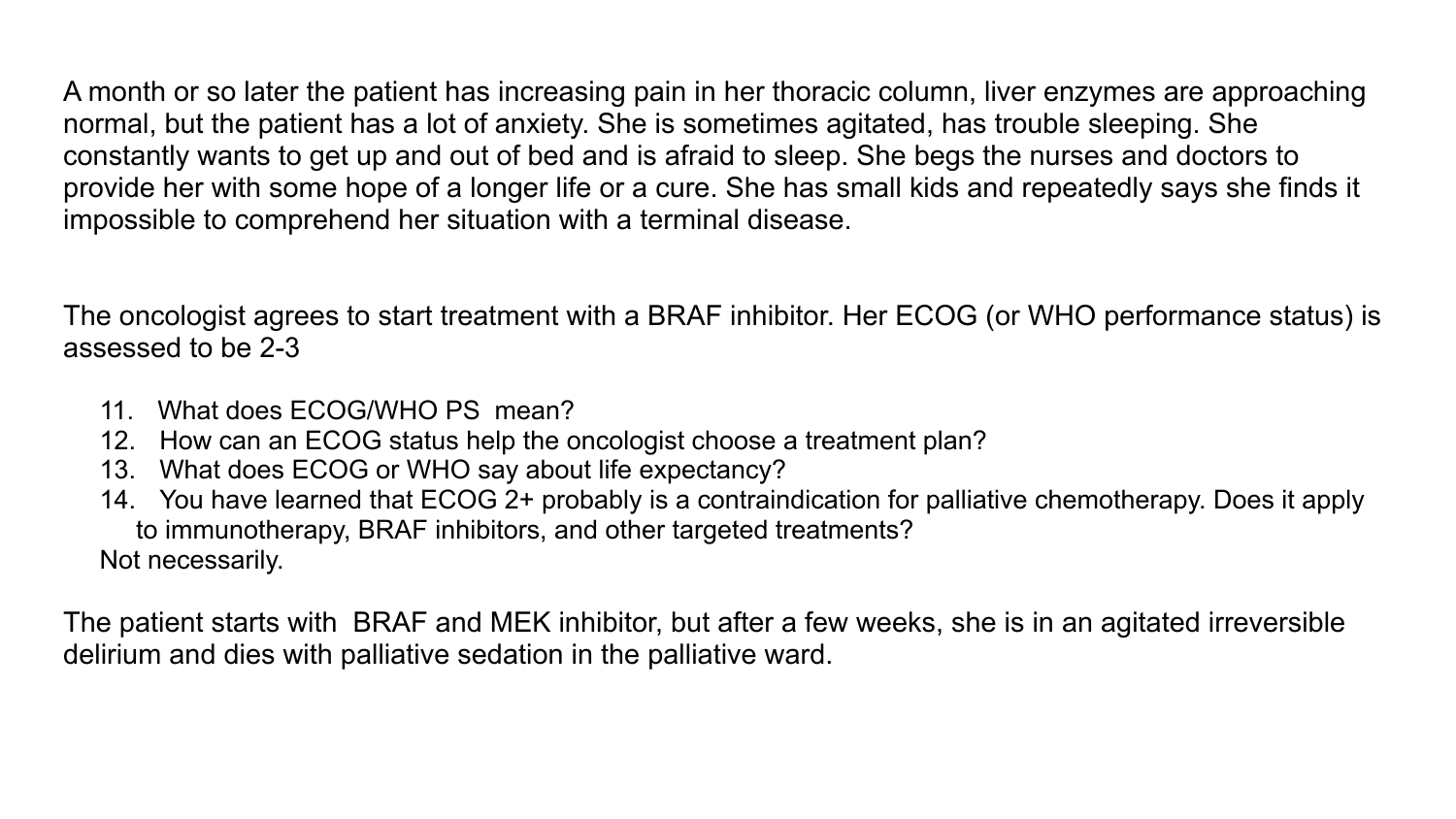## Harald is a 53 years old man who was diagnosed with cancer coli with liver, lung and bone metastases.

He now receives 2. line chemotherapy.

He is reffered to the «APCU\*-integrated pathway» as an out-patient at the APCU at the Cancer Clinic

- · Why should patients be referred to an «integrated pathway»?
- Which patients should be referred?
- · How should these patients be followed?

After some weeks the patients is hospitalized at your APCU because of pain in the pelvic.

- · What do you do?
- CT pelvis

\*APCU-acute palliative care unit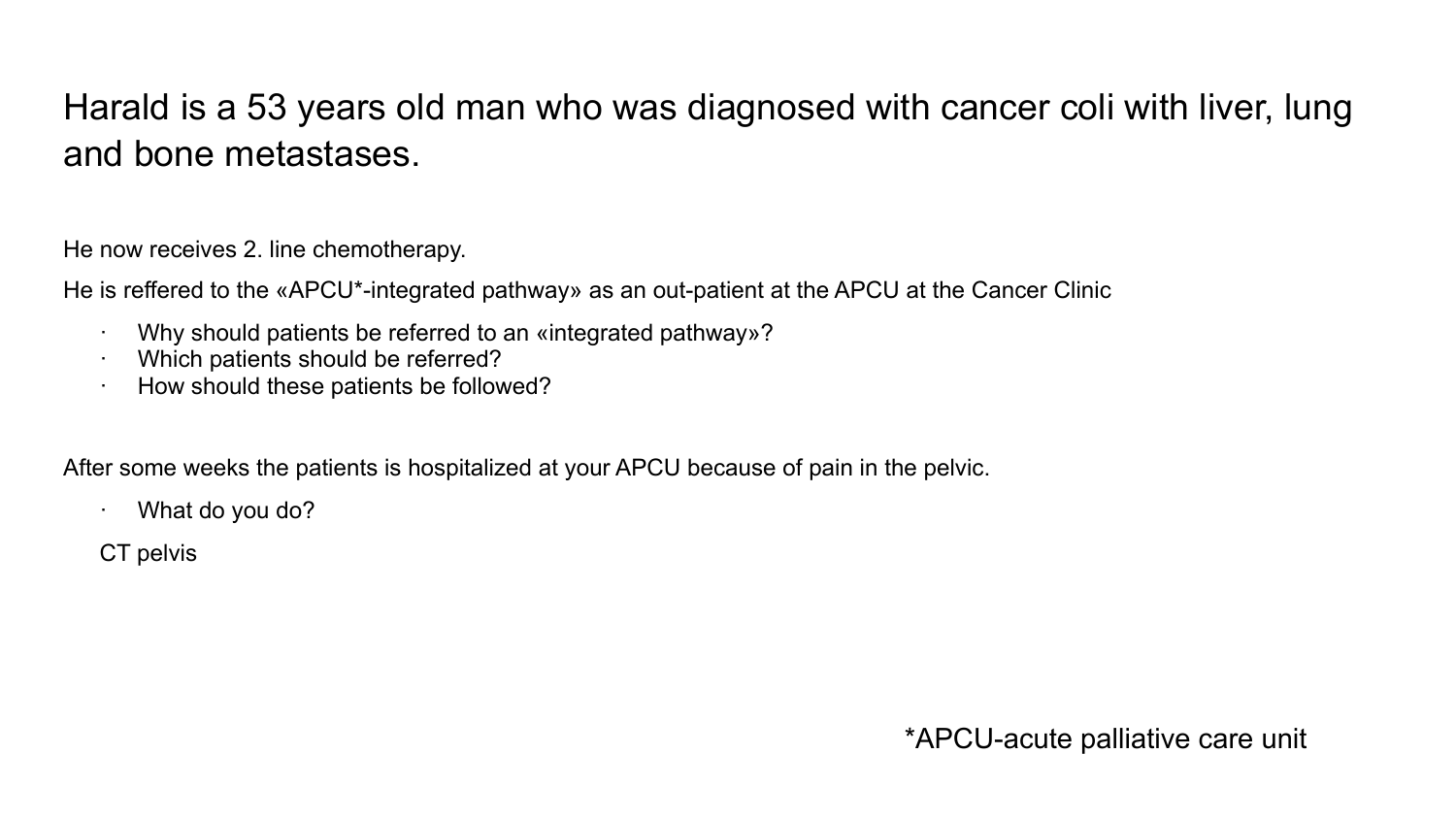You are at duty some days after the patients is hospitalized.

The nurse calls you and tell that Harald has fever, temperature 39 degrees

· What is your considerations?

Neutropen fever?

You ask the nurse; when did Harald receive chemo? She says about 10 days ago.

· What will you do?

Blood tests, blodkultur. Antibiotics iv Pip/Tazo. Urinsample, X-ray of lungs. fluids

· Is this an emergency?

Yes indeed